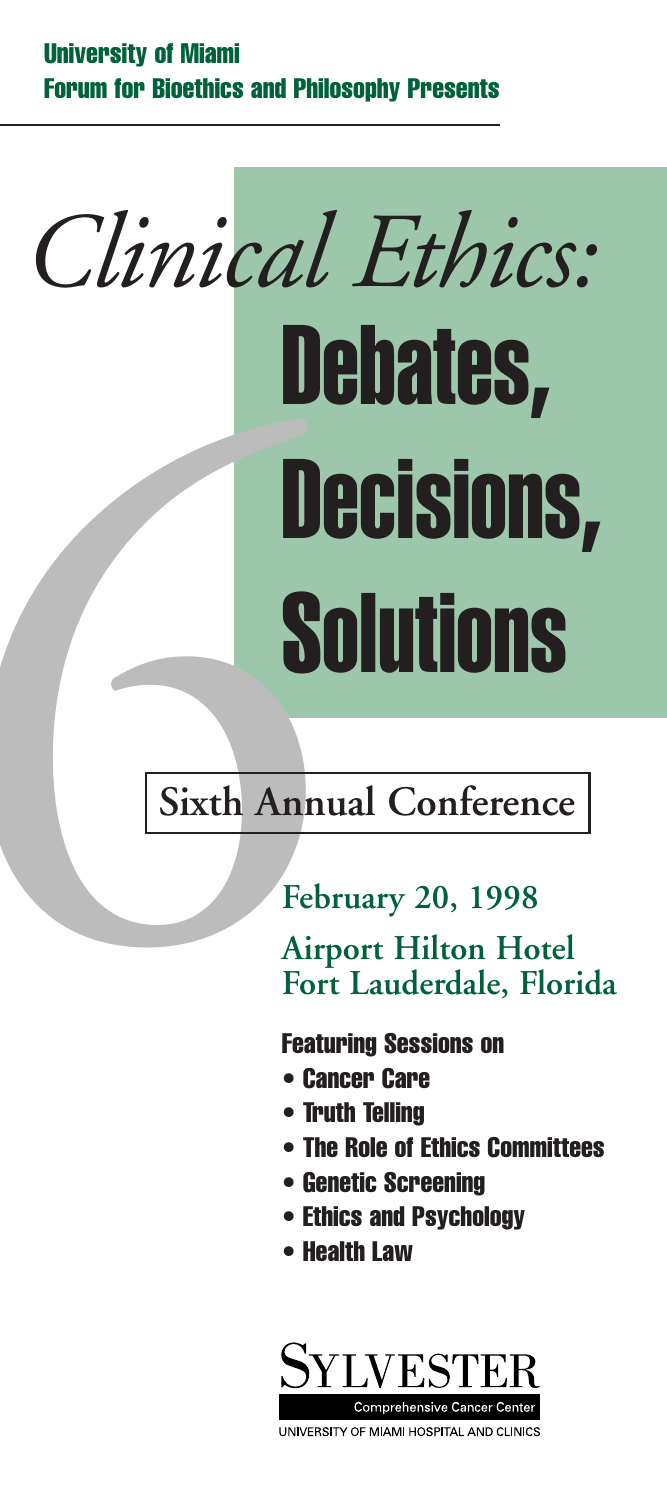#### **Overview**

**Clinical Ethics:** This course is designed for physicians, **Debates, Decisions,** nurses, social workers, attorneys, ethics committee members, psychologists, philosophers, clergy, risk managers, case managers, health care administrators and executives, and all others with an interest in bioethics.

**Course Objectives** Ethical challenges facing practitioners and institutions have never been greater. From managed care to dilemmas at the end of life, it is clear that bioethics – and bioethics education – must be assigned the greatest possible roles in the daily lives of individuals and their institutions.

#### **Upon completion of this program participants will**

- •Have a better understanding of the role and importance of bioethics in clinical and institutional decision making, especially in cancer care and research, including issues of truth telling, genetic testing, and the role of institutional ethics committees.
- •Be better able to identify ethical challenges and issues in health administration, pastoral care, health law, psychology, and other areas.
- •Be better able to articulate ethically optimized solutions in challenging clinical contexts.

#### **Accreditation**

The University of Miami School of Medicine is accredited by the Accreditation Council for Continuing Medical Education to sponsor continuing medical education for physicians.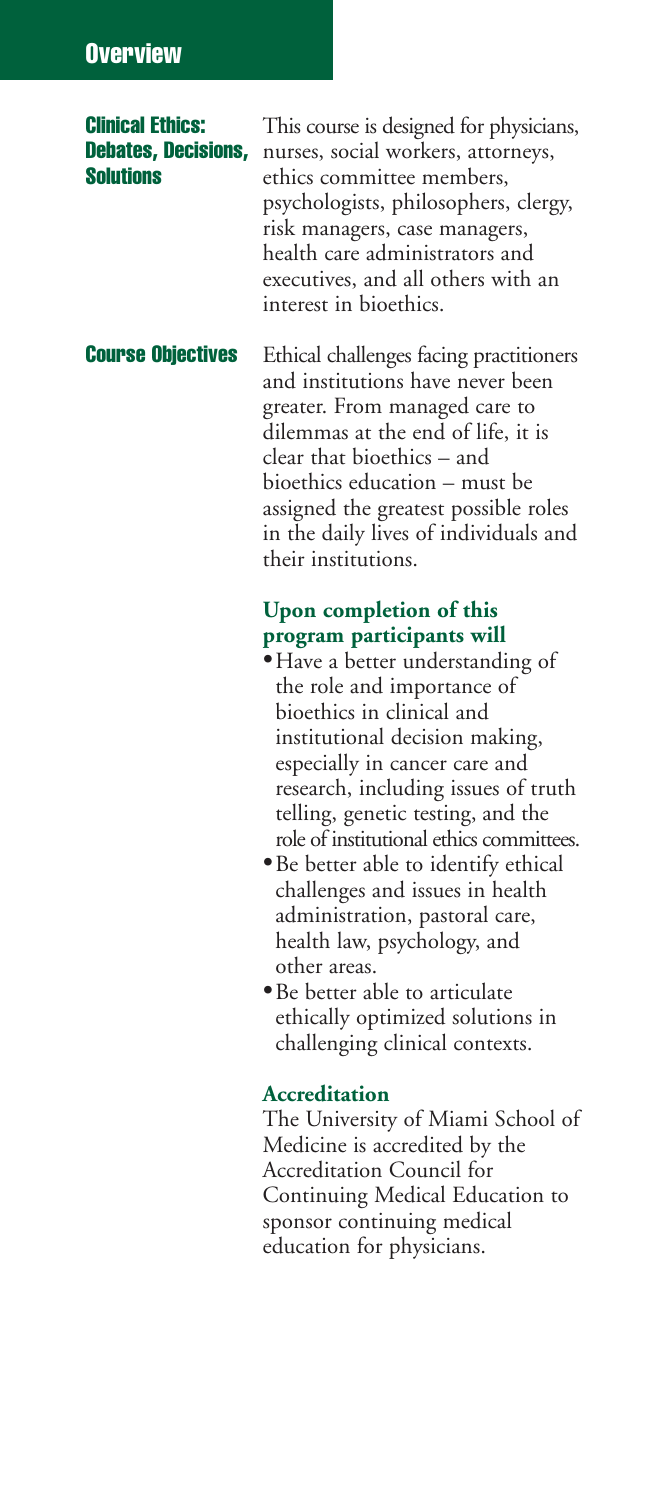#### **Course Hours**

- •The University of Miami School of Medicine designates this continuing medical education activity for a maximum of 6 credit hours in category 1 towards the AMA Physician's Recognition Award. Each physician should claim only those hours of credit that he/she actually spent in the educational activity.
- The Division of Psychology, Department of Psychiatry and Behavioral Sciences, University of Miami Jackson Memorial Medical Center is an APA approved internship program. This program is acceptable for a maximum of 6 credit hours for Florida psychologists.
- This program meets the criteria for 6.33 CEUs for nurses, which will be awarded through the University of Miami School of Nursing (FSBN).
- This program has been approved by the Florida Bar for 7.5 General Continuing Legal Education (CLE) credit hours, including 6.5 CLE hours in the area of ethics under course #1230 8.
- This program has been approved for 6 CEUs for LCSW, MFT, and MHC from Jackson Memorial Hospital's Social Work, Discharge Planning and Utilization Management Department. Provider #CM-109.

#### **Faculty Disclosure**

The University of Miami School of Medicine, in accordance with Accreditation requirements, will disclose any significant financial interest or other relationship with the manufacturer(s) of any commercial product(s) and/or provider(s) of commercial services discussed in an educational presentation and with any commercial supporters of the activity.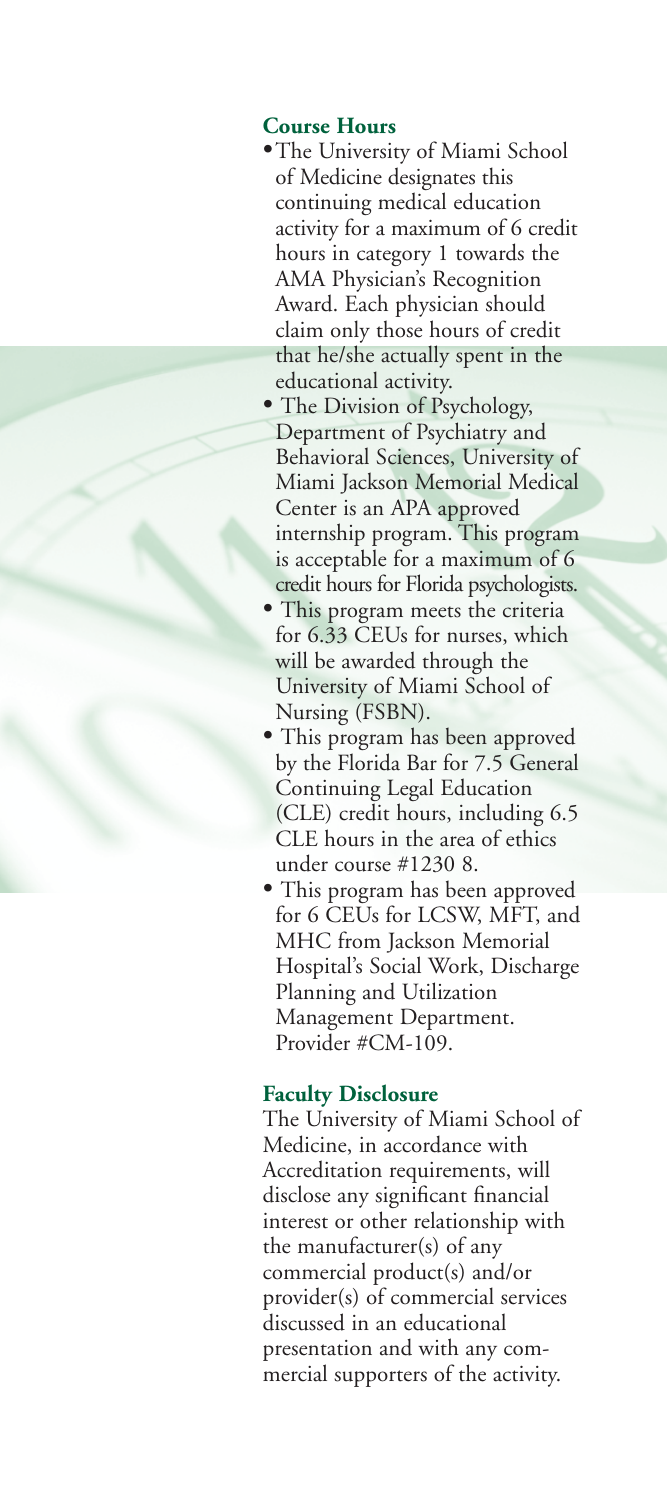| 8 a.m.             | <b>Registration and Continental Breakfast</b>                                                                                                                                                                                            |
|--------------------|------------------------------------------------------------------------------------------------------------------------------------------------------------------------------------------------------------------------------------------|
| 8:20 a.m.          | <b>Welcome and Acknowledgments</b><br>Kenneth Goodman, Ph.D.<br>Director, UM Forum for Bioethics and Philosophy                                                                                                                          |
| 8:30 - 9:20 a.m.   | The Truth, The Whole Truth, and Nothing<br>but the Truth: Challenges in Giving Bad<br><b>News to Cancer Patients</b><br>Baruch A. Brody, Ph.D.<br>Director, Center for Medical Ethics and<br>Health Policy<br>Baylor College of Medicine |
| 9:20 - 10:10 a.m.  | <b>Genetic Testing for Breast Cancer</b><br>Susceptibility: Catching up to Science<br>Laurie Lyckholm, R.N., M.D.<br>Division of Hematology/Oncology<br>Medical College of Virginia                                                      |
| 10:10 - 10:25 a.m. | <b>Break</b>                                                                                                                                                                                                                             |
| 10:25 - 11:15 a.m. | Use of Ethics Advisory Committees for<br><b>Oncology-Related Conflicts</b><br>William Nelson, Ph.D.<br>Ethics Education Coordinator<br>Veterans Affairs National Center for<br>Clinical Ethics                                           |
|                    | <b>11:15 a.m.-12:05 p.m.</b> Moderated Roundtable Sessions                                                                                                                                                                               |
| 12:05 - 1:20 p.m.  | Luncheon                                                                                                                                                                                                                                 |
|                    | The Following Workshops Run Simultaneously                                                                                                                                                                                               |
| 1:20 - 4:20 p.m.   | Special Workshop on Psychology and Ethics                                                                                                                                                                                                |
|                    | The Psychologist as Ethicist:<br><b>Interventions in Difficult Oncology Cases</b><br>F. Daniel Armstrong, Ph.D.<br>Department of Pediatrics<br><b>UM School of Medicine</b>                                                              |
|                    | <b>Manipulation</b><br>Charles M. Culver, M.D., Ph.D.<br>Professor of Medical Education<br>Barry University School of Graduate Studies                                                                                                   |
|                    | Case-based LeanMighiles A. Hiddogy<br>J. Phillip Pennell, M.D.<br>$\therefore$ $C \times T$ 1.                                                                                                                                           |

Department of Medicine UM School of Medicine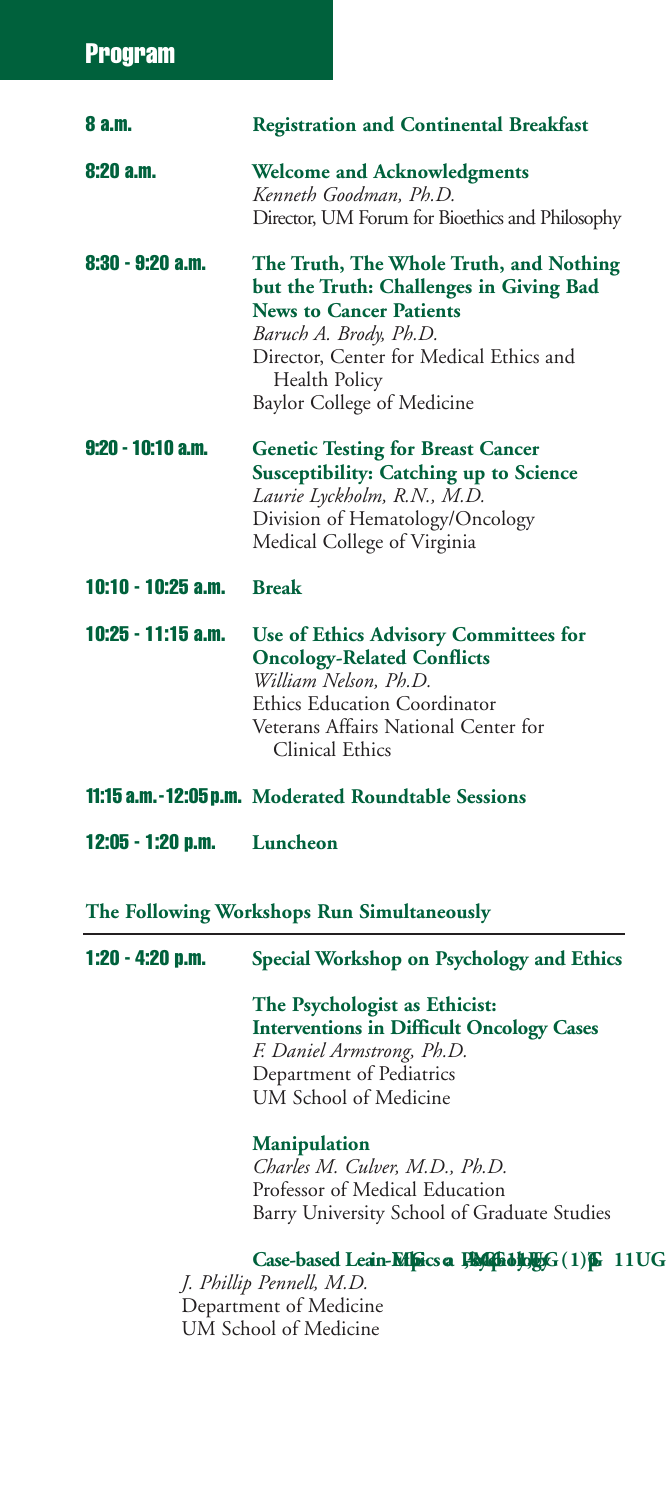#### **1:20 - 2:20 p.m. Health Law and Bioethics Panel**

#### **New Federal Sentencing Guidelines**

*Anita Cava, J.D.* Associate Professor of Business Law UM School of Business Administration

#### **Ethics and Malpractice**

*Steven Stark, J.D.* Associate Fowler, White, Burnett, Hurley, Banick & Strickroot, PA

#### **Law and Managed Care**

*Kathy Cerminara, J.D.* Visiting Assistant Professor of Law St. Thomas University, School of Law

#### **1:20 - 2:20 p.m. Bioethics and Faith: Lessons from Pastoral Care**

#### **Moderator**

*Rev. Raymond A. Otto* Director of Pastoral Care Jackson Memorial Hospital, Miami

#### **Participants**

*Sister Lorraine Kraverath* Chair, Ethics Committee Mercy Hospital, Miami

*Rev. Robert Moss* Director, Bereavement Care Institute New Baptist Church, North Miami Beach

*Rabbi Solomon Schiff* Director, Community Chaplain Service Greater Miami Jewish Federation

#### **2:20 - 3:20 p.m. Executive Ethics: Challenges in Health Care Administration**

#### **Moderator**

*Sharlene Weiss, R.N., Ph.D.* Director, Courtelis Center UM School of Medicine

#### **Participants**

*Carolina Calderin, M.B.A.* CEO, Pan American Hospital, Miami

*Ira Clark, M.A.* President, Jackson Memorial Hospital

*Charlotte Dison, B.S.N., M.A., C.N.A.A.* Vice President, Baptist Hospital of Miami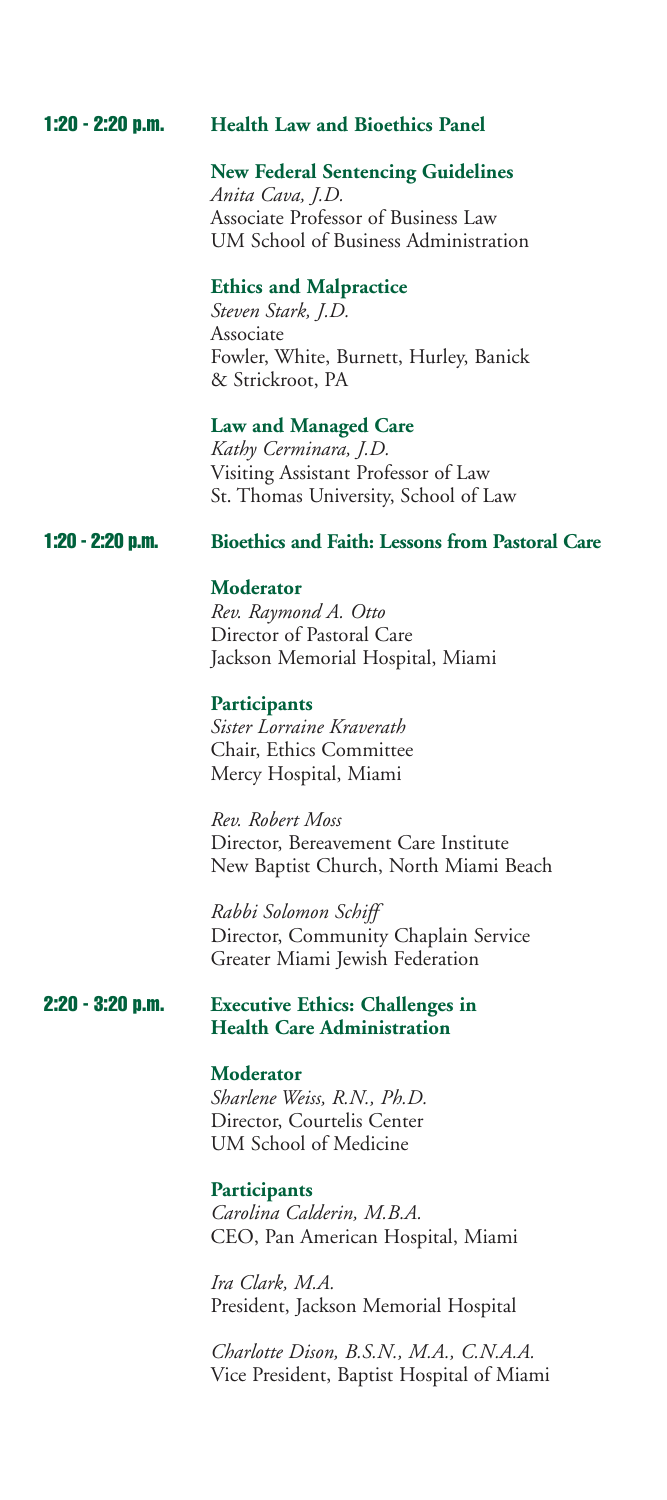**3:20 - 4:20 p.m. Ethical Challenges in Phase 1 Cancer Trials** *Baruch A. Brody, Ph.D.* Director, Center for Medical Ethics and Health Policy, Baylor College of Medicine

**3:20 - 4:20 p.m. Roles, Risks and Reasons for Hope by Cancer Patients** *Mervin H. Needell, M.D.* UM Forum for Bioethics and Philosophy

> *Elise NeeDell Babcock* Cancer Counseling, Inc., Houston

**Co-sponsors**



## Jackson Memorial<br>Hospital



### **Baptist Health Systems** of South Florida

BAPTIST HOSPITAL OF MIAMI • SOUTH MIAMI HOSPITAL HOMESTEAD HOSPITAL • MARINERS HOSPITAL



RESEARCH SERVICE, MIAMI VAMC S. FLORIDA VA FOUNDATION FOR RESEARCH AND EDUCATION





Miami Jewish Home and Hospital for the Aged at Douglas Gardens

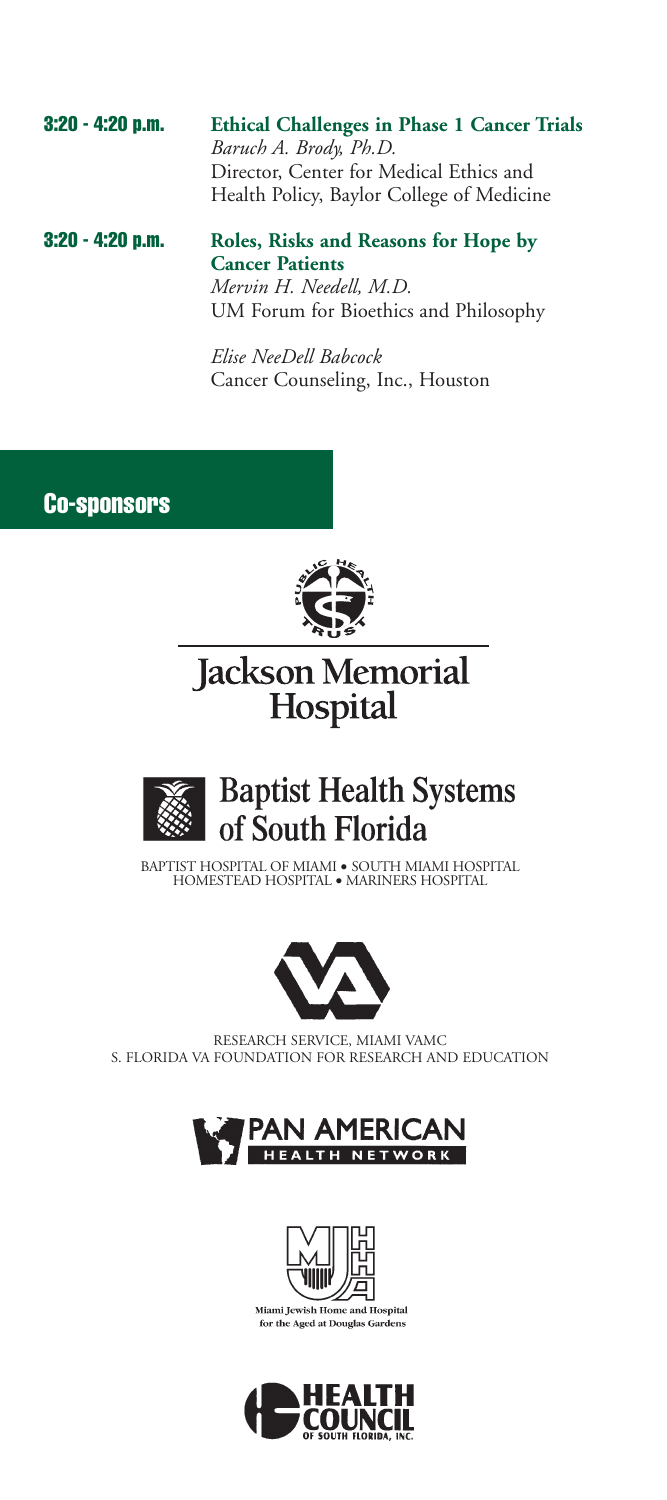#### **Registration Form**

To register, please complete this form and mail it with your check or money order to Division of CME, P.O. Box 016960 (D23-3), Miami, FL 33101-9839, or fax credit card payment to 305-243-5613. MasterCard, ® VISA, ® and Discover ® are accepted. Information: 305-243-6716.

|                                 |                                 | $SSN$                                                                                                                                                                                                                                |
|---------------------------------|---------------------------------|--------------------------------------------------------------------------------------------------------------------------------------------------------------------------------------------------------------------------------------|
| Type of Practice $\Box$ Private | $\Box$ Academic $\Box$ Hospital |                                                                                                                                                                                                                                      |
|                                 |                                 |                                                                                                                                                                                                                                      |
|                                 |                                 |                                                                                                                                                                                                                                      |
|                                 |                                 | Phone $\qquad \qquad$ Fax $\qquad \qquad$ Fax $\qquad \qquad$                                                                                                                                                                        |
|                                 |                                 | Email <u>and the community of the community of the community of the community of the community of the community of the community of the community of the community of the community of the community of the community of the com</u> |

#### **Course Tuition (check one)**

#### $\square$  \$125.

N/C (UM, JMH, VA full-time faculty/staff tuition remission) Tuition includes admission to program sessions, continental breakfast, luncheon, refreshment breaks, course syllabus. Refunds will be made only if written notice of cancellation is received prior to February 13, 1998. A \$25 fee is charged for all refunds. After February 13, 1998, no refunds will be made. In cases where a course is cancelled due to insufficient registration, a full tuition refund will be made.

#### **For Further Information, Contact:**

Division of Continuing Medical Education P.O. Box 016960 (D23-3), Miami, FL 33101-9839 Tel: 305-243-6716 or 1-800-U-of-M-CME, Fax: 305-243-5613

#### **Method of Payment (check one)**

|  | $\Box$ Check enclosed payable to CME Division, UM |  |  |
|--|---------------------------------------------------|--|--|
|  |                                                   |  |  |

Credit card payment  $\square$  VISA®  $\square$  MasterCard®

 $\square$  Discover®

| Name on card    |                                                          |
|-----------------|----------------------------------------------------------|
| Card # $\qquad$ |                                                          |
| Signature       | $Exp.$ Date $\_\_\_\_\_\_\_\_\_\_\_\_\_\_\_\_\_\_\_\_\_$ |
|                 |                                                          |

If special arrangements are required for an individual with a disability to attend this conference, contact CME at 305-243-6716 no later than February 2, 1998.

#### **Accommodations and Directions**

The Fort Lauderdale Airport Hilton, 1870 Griffin Road, Dania, Florida 33004. Tel: 954-920-3300 or 1-800-654-8226.

Special rates have been established for registrants attending this conference. For hotel reservations, contact the hotel directly. Identify yourself as a participant of this course. Confirmations will be sent to participants by the hotel.

Located at I-95 and Griffin Road adjacent to the Fort Lauderdale/Hollywood International Airport.